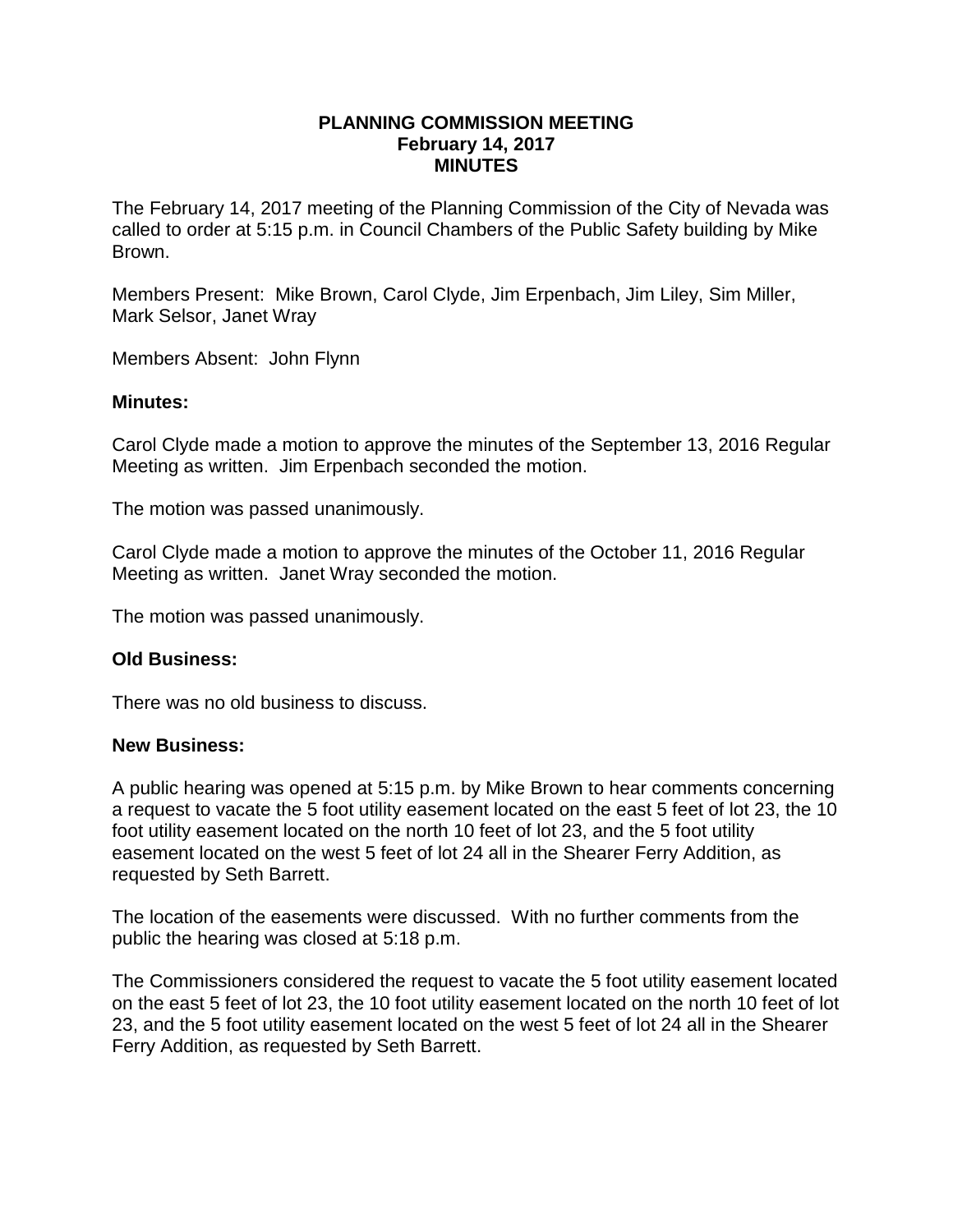Janet Wray moved to send a positive recommendation to vacate the utility easements located in lot 23 and lot 24 of Shearer Ferry Addition. Seconded by Mark Selsor.

The motion passed unanimously by the following vote:

Aye: Brown, Clyde; Erpenbach, Liley, Miller, Selsor, Wray

Nay: None

A public hearing was opened at 5:19 p.m. by Mike Brown to hear comments concerning a request for a zoning classification change from R-1 Single Family to R-3 Apartment House at Lots 10,11,12,13,26,27,28,29 and 30 in Lanyon's Addition, as requested by Christie Rodriguez acting as agent for Ronald Schulze.

Christie Rodriguez, property agent, discussed the location of the property and the need for apartment type housing in Nevada.

With no further comments from the public the hearing was closed at 5:27 p.m.

The Commissioners considered the request for a zoning classification change from R-1 Single Family to R-3 Apartment House at Lots 10,11,12,13,26,27,28,29 and 30 in Lanyon's Addition, as requested by Christie Rodriguez acting as agent for Ronald Schulze.

Jim Erpenbach moved to send a positive recommendation to change the zoning from R-1 to R-3 at lots 10,11,12,13,26,27,28,29 and 30 in Lanyon's Addition. Seconded by Sim Miller.

The motion passed unanimously by the following vote:

Aye: Clyde, Erpenbach, Liley, Miller, Selsor, Wray, Brown

Nay: None

### **Miscellaneous:**

There were miscellaneous matters to discuss.

Janet Wray made a motion to adjourn the meeting. The motion was seconded by Carol Clyde.

The motion passed by the following vote:

Aye: Erpenbach, Liley, Miller, Selsor, Wray, Brown; Clyde

Nay: None